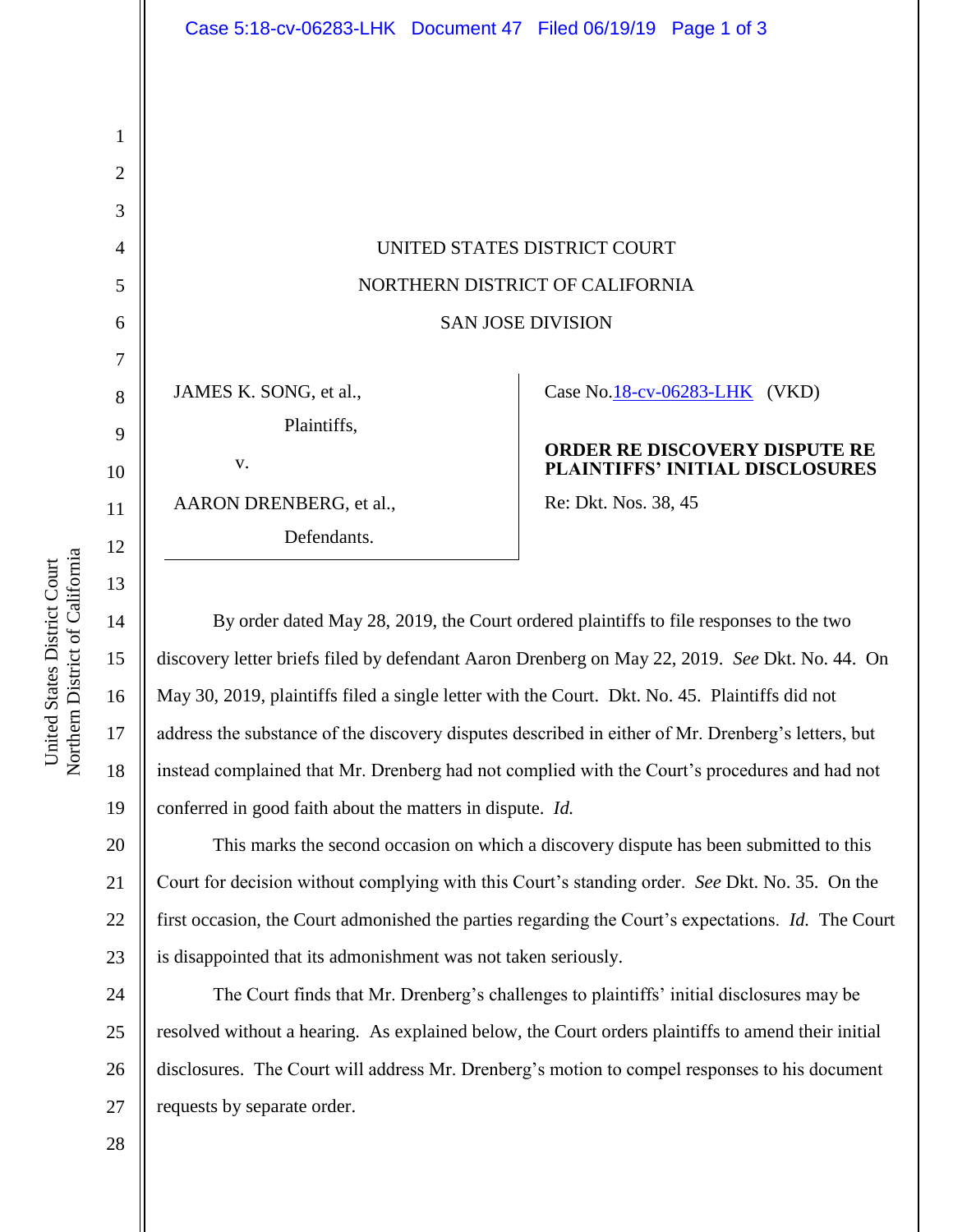5

6

7

8

9

10

11

12

13

14

15

16

17

18

19

20

21

22

23

24

25

26

27

## **I. PLAINTIFFS' INITIAL DISCLOSURES**

Plaintiffs' May 16, 2019 amended initial disclosures address some but not all of the deficiencies cited in the Court's May 2, 2019 order. Dkt. No. 35.

It is apparent from the amended complaint (Dkt. No. 46) that not all plaintiffs assert all claims against all defendants. And yet plainitffs' initial disclosures do not specify which plaintiff or plaintiffs have identified a particular individual as likely to have discoverable information supporting a claim asserted by such plaintiff or plaintiffs. *See* Dkt. No. 35 at 2. Plaintiffs must remedy this problem by amending the disclosure to identify the particular plaintiff or plaintiffs on whose behalf the disclosure of a particular individual is made. If plaintiffs have contact information for an identified individual, even if they believe the contact information is not current, they shall disclose the contact information they have.

Mr. Drenberg is correct that plaintiffs' initial disclosures fail to disclose which categories of documents (e.g., "communications . . . concerning lost business opportunities") may be obtained from which source (e.g., Mr. Song's laptop), and also fail to disclose the physical locations of the documents. *See* Dkt. No. 35 at 2–3. Plaintiffs must remedy this problem by either producing all of the documents which they may use to support their claims, or by amending the disclosure as previously ordered.

Plaintiffs have amended their computation of damages to describe the nature and estimated amount of damages for each of cause of action in the original complaint. However, it is not clear whether this disclosure is still accurate in view of plaintiffs' recent filing of an amended complaint. And for some of the damages claims, it is not clear which plaintiff or plaintiffs are claiming the damages. Plaintiffs must amend their disclosure to clarify their computations of damages.

## **II. CONCLUSION**

For the reasons explained above and in this Court's prior order, plaintiffs have not complied with their initial disclosure obligations under Rule 26. Plaintiffs must serve amended disclosures that comply with this order and the Court's prior order (Dkt. No. 35) no later than

**June 28, 2019**.

28